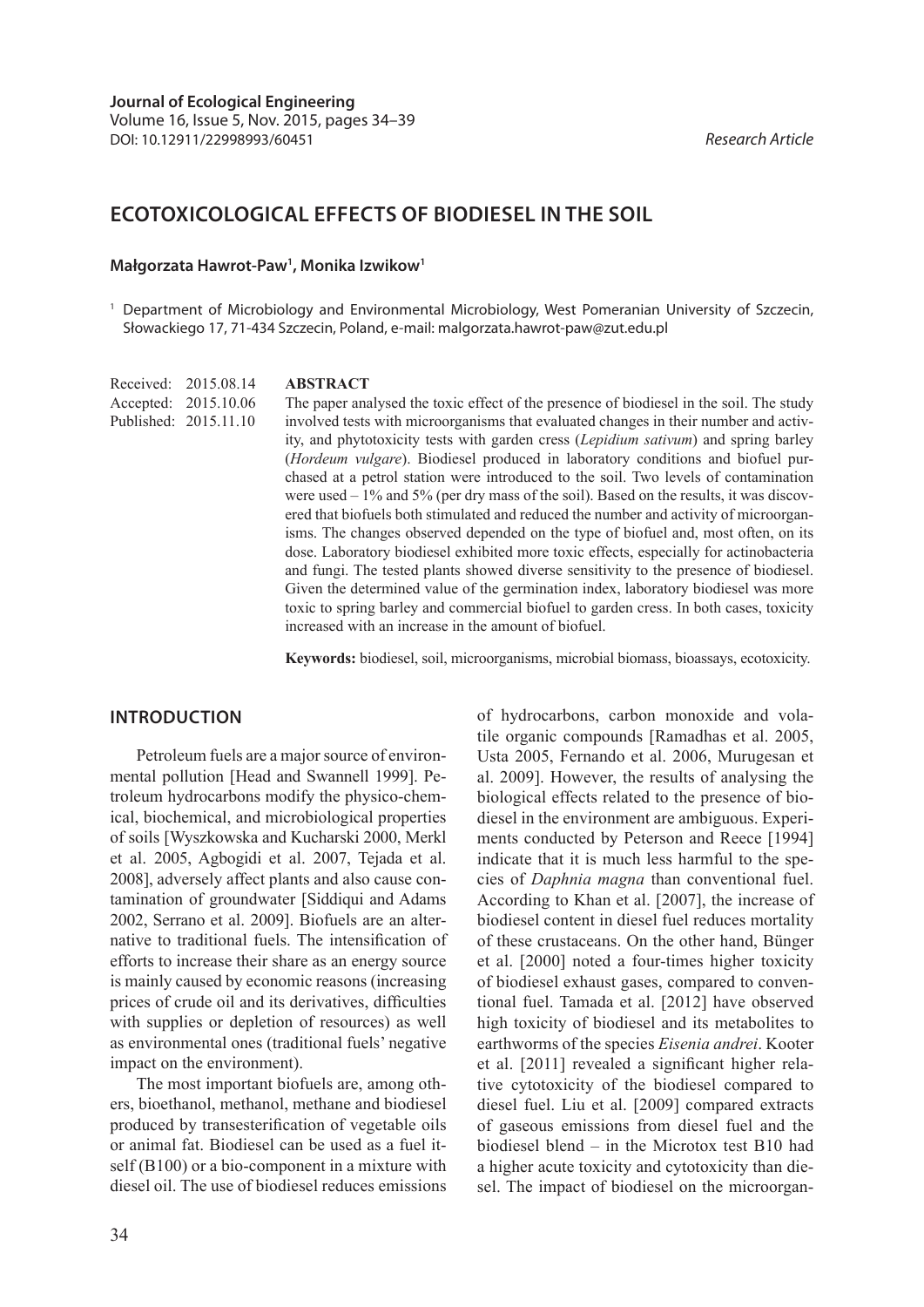isms whose activity is extremely important for its proper functioning, is ambiguous [Winding et al. 2005]. Biofuel can increase respiration proportionally to the increase of its amount, stimulate, or restrict dehydrogenase activity and microbial biomass content [Lapinskiene et al. 2006, Hawrot-Paw and Martynus 2011]. The differences in test results regarding toxicity induced by biodiesel may arise, among other reasons, from the different chemical composition of biofuels, which depends on the substrate from which they were produced. Even the particular batch of fuel can matter [Bluhm et al. 2012].

The use of biological tests for the toxicity of biofuels can not only allow the detection of contamination, but also provides information about the possibility of restoring soils their function as a living environment for organisms. The aim of this study was to assess the changes caused by the presence of biodiesel in the soil. We analysed the reaction of soil microflora based on the number and activity of microorganisms and plants (phytotoxicity tests).

## **MATERIALS AND METHODS**

#### **Materials**

The study was conducted on loamy sand. The material was collected from a depth of 0–15 cm from the level of agricultural-humic soil in the Experimental Station in Lipnik, belonging to the West Pomeranian University of Technology in Szczecin. The study used biodiesel prepared in the laboratory in the process of methanol transesterification of rapeseed oil (BDI) and commercial biodiesel bought at petrol station (BDII). In the phytotoxicity test, as bioindicators of contamination, spring barley *Hordeum vulgare* and garden cress *Lepidium sativum* were used.

#### **Methods**

Based on actual moisture, soil samples were brought to 50% of their capillary water capacity. This moisture was maintained during the entire experiment and any losses were refilled with distilled water. The fuel was introduced into the soil in the amount of 1% and 5% (per dry mass of the soil), leaving one object uncontaminated as a control sample (C). Soil samples were incubated at temp. 20±1 °C for four weeks. The ecotoxicological tests, including microbiological analysis and

phytotoxicity tests, were performed on the 28th day of the studies.

#### **Ecotoxicological tests**

The microbiological analyses involved evaluating changes in the number of bacteria, actinobacteria, and fungi, as well as the biomass content of living organisms. The number was determined by plating dilutions of soil using media suitable for different groups of microorganisms – bacteria after three days of incubation on Bunt and Rovira's medium [1955], for actinobacteria after seven days on Cyganow and Žukov's medium [1964] and for fungi after five days on Martin's medium [1950] in 25 °C. The results were expressed as CFU (colony forming units) per 1 g dry mass of the soil. The content of the biomass was estimated by the SIR method according to Anderson and Domsch [1978]. All microbiological analyses were performed in three repetitions.

In the phytotoxicity test, as bioindicators of contamination, spring barley *Hordeum vulgare*  and garden cress *Lepidium sativum* were used. In the experiment, the modified test of germination / root elongation [Włodkowic and Tomaszewska 2003] was employed, calculating the germination index according to the formula proposed by Barbero et al. [2001]:

$$
\%GI = \frac{100 \cdot (G_S \cdot L_S)}{(G_C \cdot L_C)}
$$

where: *G* and *G* is the number of seeds that ger-<br> $\frac{1}{2}$  is the necessary seemals and in the  $m<sub>i</sub>$  minated in the research sample and in the controls sample,

> *L* and *L* is the length of roots in the research sample and in the controls sample.

Phytotoxicity tests were performed in three repetitions, using 10 seeds in each repetition.

#### **Statistical analysis**

The analysis of variance (ANOVA) and the Newman-Keuls test at the *P* < 0.05 level were used to analysed the experimental results. Statistical calculation were carried out using Statistica 10.0 program (StatSoft, Poland).

# **RESULTS AND DISCUSION**

The soil has the ability to renew its resources, which are essential to the growth and development of plants and other organisms, among other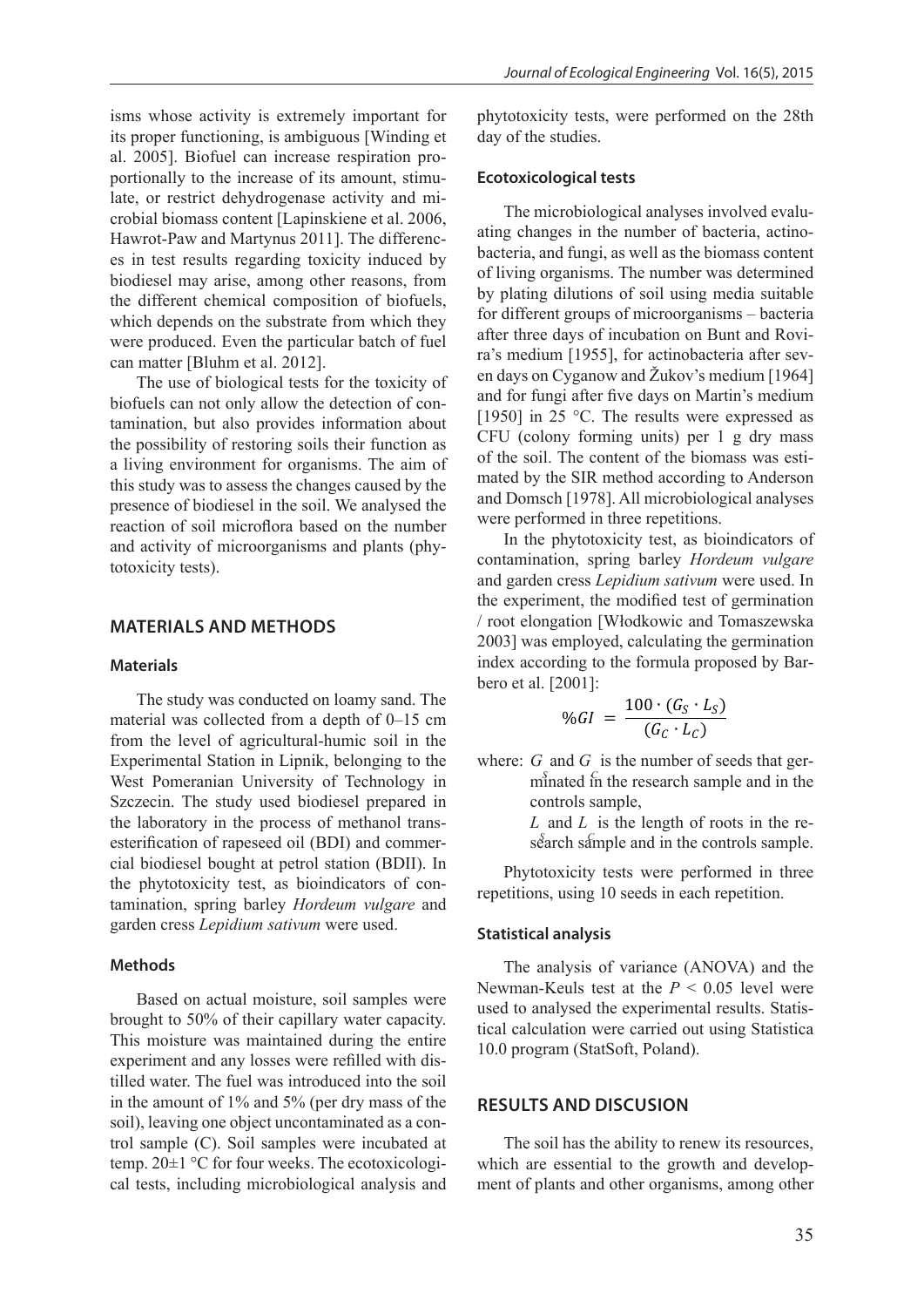reasons, due to the presence of microorganisms [Russel 2005]. All factors that adversely affect microorganisms can also have a negative impact on the quality of the soil.

Changes in the number and activity of microorganisms under the influence of biodiesel are shown in Figure 1(A–D). Statistical analysis showed a significant effect of the type of biofuel and its amount on the numbers of actinobacteria, fungi, and biomass content. In the case of bacteria, regardless of the amount, biofuels stimulated their growth compared to the control sample. Values shown in BDI and BDII were approx. 20–40% higher than in control samples, but these differences were not statistically significant. Biofuels used in the study negatively affected actinobacteria, which, due to significant enzymatic activity of these microorganisms, can cause a reduction in the rate of mineralization of the soil's organic matter [Paul and Clark 2000]. A significant reduction in their numbers, as the amount of biodiesel increased, was observed mainly in the BDI sample. Significant changes were also found after the introduction of commercial biodiesel into the soil. However, the degree of inhibition in this case was lower (up to 65–69% with over 90% in  $BDI_5$ ). Biodiesel prepared in the laboratory inhibited fungal growth, and soil where commercial biofuel was introduced revealed a significant stimulation, in particular in BDII. The growth in the number of fungi in the presence of biodiesel has also been reported in previous studies [Hawrot-Paw 2011].

According to Gil-Sotres et al. [2005], biomass is an important indicator of the quality of soils, including those contaminated with fuels [Brohon et al. 2001]. The content of biomass of living organisms in the soil contaminated by hydrocarbons changed depending on the kind of biofuel and its dosage. At a concentration of 1%, biodiesel ad-



**Figure 1.** The number of microorganisms and the biomass content in biodiesel contaminated soil (mean over each columns not marked with the same letter is significantly different at  $P < 0.05$ )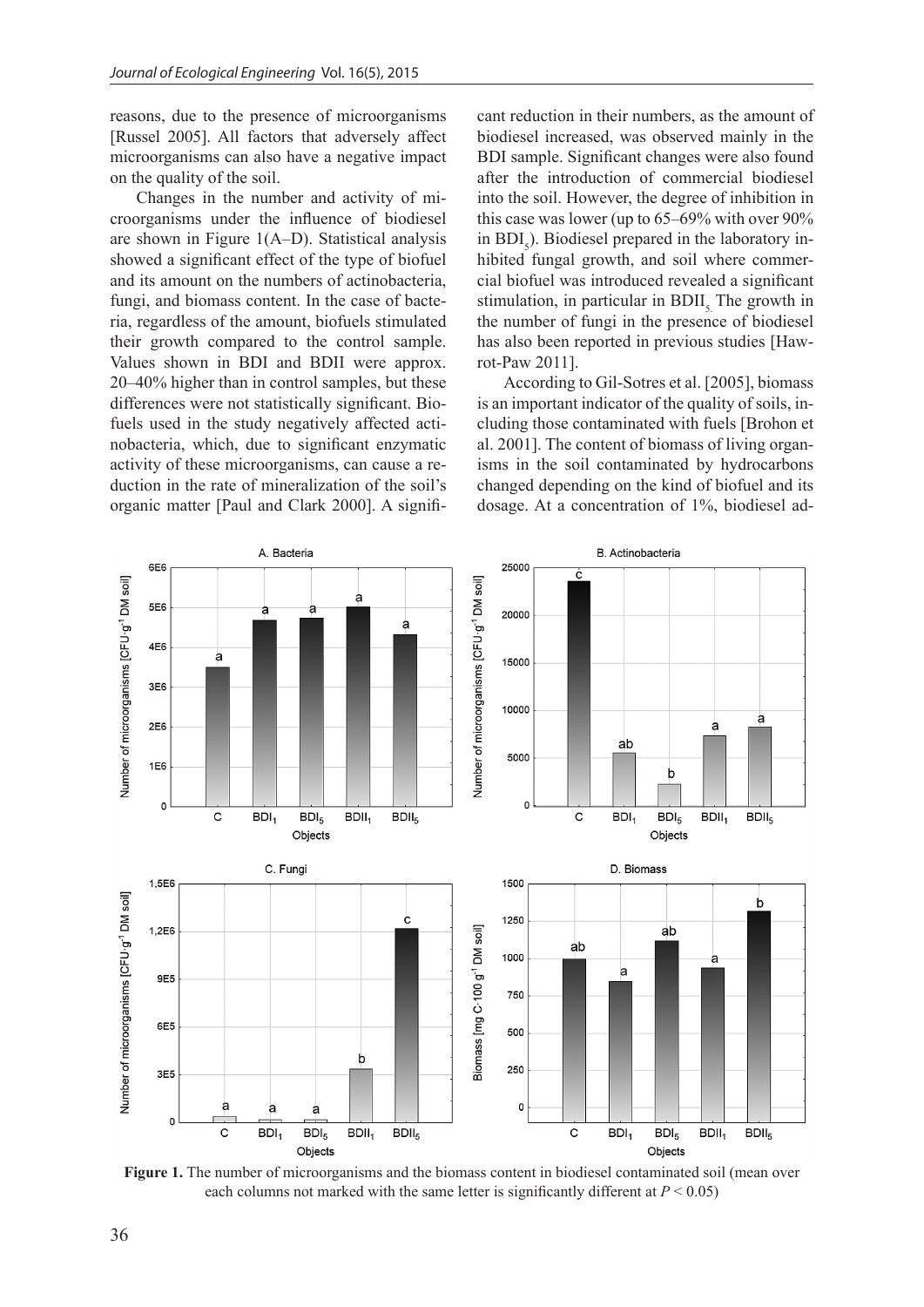| <b>Plants</b>                      | Germination index [GI%] |            |      |             |       |
|------------------------------------|-------------------------|------------|------|-------------|-------|
|                                    |                         | <b>BDI</b> | BDI, | <b>BDII</b> | BDII. |
| Spring barley (Hordeum vulgare L.) | 100                     | 69         | 43   | 123         | 67    |
| Garden cress (Lepidium sativum L.) | 100                     | 121        | 68   | 82          | 69    |

**Table 1.** The germination index value in particular experience objects

versely affected both BDI and BDII, and in the presence of 5% contamination, the biomass content in soil contaminated with commercial fuel increased compared to the control sample. In the experiments carried out by Lapinskiene et al. [2006] biodiesel even in a concentration of 12%, did not adversely affect the activity of the microorganisms. In previous studies of Hawrot-Paw et al. [2010] a 10% biodiesel dose caused a reduction of the biomass content below the control values (inhibition persisted for 112 days of the experiment), while in the soil contaminated with 5% biodiesel, the content of the biomass during incubation varied. In these experiments, we used a biofuel obtained directly from the manufacturer.

In evaluating the phytotoxic effect of biodiesel, we used seeds of garden cress (*Lepidium sativum*) and spring barley (*Hordeum vulgare*), which have successfully been used in the monitoring of the level of contamination of soils with conventional fuels [Maila and Cleote 2002, Kołwzan 2005, Hawrot-Paw 2011]. The specified germination index value, regardless of plant species or kind of biofuel, decreased with the increasing degree of contamination. Tamada et al. [2012] noted that commercial biodiesel showed far more phytotoxicity for the seeds of arugula (*Eruca sativa*) and lettuce (*Lactuca sativa*) than soybean oil used in their tests. In this study, garden cress was more sensitive to the presence of BDII biodiesel.

The toxicity of biodiesel may be generated by introducing chemical substances into it, whose aim is to prevent its oxidation [Tamada et al. 2012]. Synthetic antioxidants that may adversely affect various levels of biological life [Wiley 1994, Tseng and Tseng 1995, Aluyor et al. 2009], include, among others: butylated hydroxytoluene (BHT), butylated hydroxyanisole (BHA), tert-butylhydroquinone (TBHQ) and esters of gallic acid [Kruszewski et al. 2013]. Even pure vegetable oils may cause adverse changes, which result from waste products forming as a result of their biodegradation [Tamada et al. 2012]. Soil contaminated with biodiesel may include toxic methanol, which is formed by inverting the transesterification reaction and is present in its water-soluble fraction [Leite et al. 2011, da Cruz et al. 2012].

# **CONCLUSIONS**

Fuel elements can be a valuable source of carbon and energy for microorganisms, necessary for their growth and development, but they can also be toxic to the same microorganisms. Antioxidants are added to vegetable oils, and in the production of biodiesel stabilizers, depressants, or antimicrobial agents, which may adversely affect some organisms, are also added. Biodiesel produced in laboratory conditions in most cases exerted more negative influence than commercial biofuel towards, for example, actinobacteria or fungi. These results may indicate that the response of test organisms used in the study may result directly from the different chemical composition of biofuels or result indirectly from physico-chemical changes caused by biodiesel in the soil. These factors may have a significant impact on phytotoxicity of biodiesel, as indicated by the diverse reaction of garden cress (*Lepidium sativum*) and spring barley (*Hordeum vulgare*). In the context of the presented results of the ecotoxicological effects of the biofuels, the related research should be continued.

# **REFERENCES**

- 1. Agbogidi O.M., Eruotor P.G., Akparobi S.O., Nnaji G.U. 2007. Evaluation of crude oil contaminated soil on the mineral nutrient elements of maize (*Zea mays* L.). J. Agronomy, 6(1), 188–193.
- 2. Aluyor, E., Oboh I. Okieimen C. 2009. The effect of tertiary butyl hydroquinone on the biodegradability of palm olein. Leonardo El. J. Pract. Technol., 14, 47–56.
- 3. Anderson J.P.E., Domsch K.H. 1978. A physiological method for the quantitative measurement of microbial biomass in soil. Soil Biol. Biochem., 10, 215–221.
- 4. Barbero P., Beltrami M., Baudo R., Rossi D., 2001.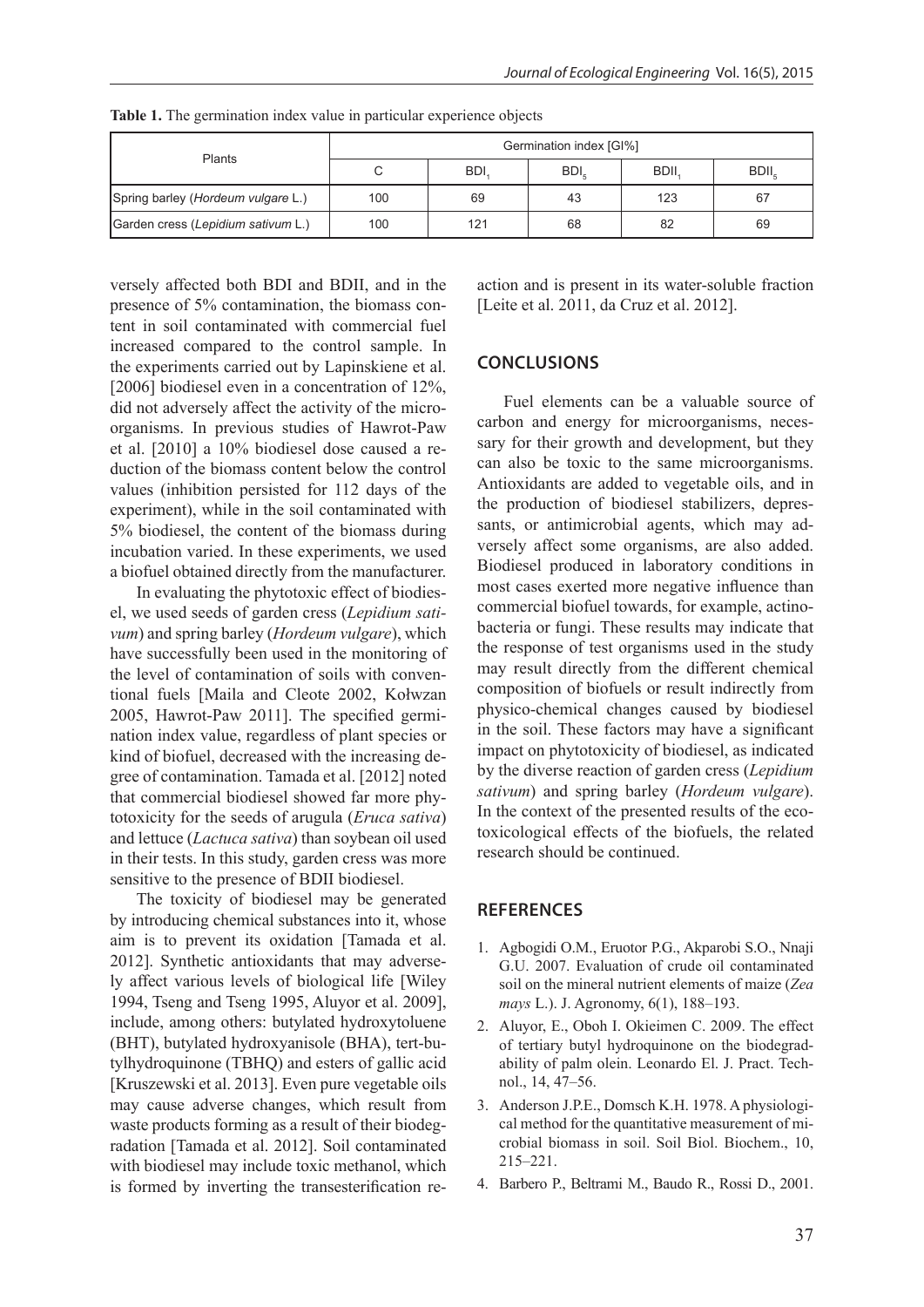Assessment of Lake Orta sediments phytotoxicity after the liming treatment. J. Limnol., 60(2), 269–276.

- 5. Bluhm K., Heger S., Seiler T.B., Hallare A.V., Scheafferb A., Hollert H. 2012. Toxicological and ecotoxicological potencies of biofuels used for the transport sector – a literature review. Energy Environ. Sci., 5, 7381–7392.
- 6. Brohon B., Delolme C., Gourdon R. 2001. Complementarity of bioassays and microbial activity measurements for the evaluation of hydrocarboncontaminated soils quality. Soil Biol. Biochem., 33, 883–891.
- 7. Bünger J., Krahl J., Baum K., Schröder O., Müller M., Westphal G., Ruhnau P., Schulz T.G., Hallier E., 2000. Cytotoxic and mutagenic effects, particle size and concentration analysis of diesel engine emission using biodiesel and petrol diesel as fuel. Arch. Toxicol., 74, 490–498.
- 8. Bunt J.S., Rovira A.D. 1955. Microbiological studies of some subantarctic soil. J. Soil Sci., 6(1), 119–128.
- 9. Cyganov V.A., Žukov R.A. 1964. Morfologobiochimiciskie osobennosti novowo vida actionomiceta. Mikrobiologija, 33(5), 863-869.
- 10. da Cruz A.C., Leite M.B., Rodrigues L.E., Nascimento I.A. 2012. Estimation of biodiesel cytotoxicity by using acid phosphatase as a biomarker of lysosomal integrity. Bull Environ Contam Toxicol., 89(2),219-24.
- 11. Fernando S., Hall Ch., Jha S. 2006. NO<sub>x</sub> reduction from biodiesel fuels. Energy Fuels, 20(1), 376–382.
- 12. Gil-Sotres F., Trasar-Cepeda C., Leiros M.C., Seoane S. 2005. Different approaches to evaluating soil quality using biochemical properties. Soil Biol. Biochem., 37, 877–887.
- 13. Hawrot-Paw M. 2011. Biologiczna aktywność gleb zanieczyszczonych biodieslem oraz możliwości ich rekultywacji. Wyd. Zachodniopomorskiego Uniwersytetu Technologicznego w Szczecinie, Szczecin.
- 14. Hawrot-Paw M., Kamieniecka A, Smolik B. 2010. Biological activity of soil contaminated with biodiesel. Environ. Protect. Eng., 36(3), 87–93.
- 15. Hawrot-Paw M., Martynus M. 2011. The influence of diesel fuel and biodiesel on soils microbial biomass. Pol. J. Environ. Stud., 20(2), 503–507.
- 16. Head I.M., Swannell R.P.J. 1999. Bioremediation of petroleum hydrocarbon contaminants in marine habitats. Curr. Op. Biotech., 10, 234–239.
- 17. Kołwzan B. 2005. Bioremediacja gleb skażonych produktami naftowymi wraz z oceną ekotoksykologiczną. Wrocław, Oficyna Wydawn. Politechniki Wrocławskiej
- 18. Khan N., Warith M.A., Luk G., 2007. A comparison of acute toxicity of biodiesel, biodiesel blends,

and diesel on aquatic organisms. J. Air Waste Manag. Assoc., 57, 286–296.

- 19. Kooter I.M., van Vught M.A.T.M., Jedynska A.D., Tromp P.C., Houtzager M.M.G., Verbeek R.P., Kadijk G., Mulderij M., Krul C.A.M.20111. Toxicological characterization of diesel engine emissions using biodiesel and a closed soot filter. Atmos. Environ., 5, 1574–1580.
- 20. Kruszewski B., Fąfara P., Ratusz K., Obiedziński M. 2013. Ocena pojemności przeciwutleniającej i stabilności oksydacyjnej wybranych olejów roślinnych. Zesz. Probl. Post. Nauk Roln., 572, 43–52.
- 21. Lapinskiene A., Martinkus P., Rebzdaite V. 2006. Eco-toxicological studies of diesel and biodiesel fuels in aerated soil. Environ. Pollut., 142, 432–437.
- 22.Leite M.B., de Araújo M.M., Nascimento I.A., da Cruz A.C., Pereira S.A., do Nascimento N.C. 2011. Toxicity of water-soluble fractions of biodiesel fuels derived from castor oil, palm oil, and waste cooking oil. Environ Toxicol Chem., 30(4), 893–897.
- 23. Liu Y.Y., Lin T.C., Wang Y.J., Ho, W.L. 2009. Carbonyl compounds and toxicity assessments of emissions from a diesel engine running on biodiesels. J. Air Waste Manage. Assoc., 59, 163–171.
- 24. Maila M.P., Cleote T.E. 2002. Germination of *Lepidium sativum* as a method to evaluate polycyclic aromatic hydrocarbons (PAHs) removal from contaminated soil. Int. Biodeter. Biodegrad., 50, 107–113.
- 25. Martin J.P. 1950. Use of acid rose bengale and streptomycin in the plate method for estimating soil fungi. Soil Sci., 6, 215–233.
- 26. Merkl N., Schultze-Kraft R., Infante C. 2005. Phytoremediation in the tropics – influence of heavy crude oil on root morphological characteristic of graminoids. Environ. Pollut., 138(1), 86–91.
- 27. Murugesan A., Umarani C., Subramanian R., Nedunchezhian N. 2009. Bio-diesel as an alternative fuel for diesel engines – A review. Ren. Sust. Energy Rev., 13, 653–662.
- 28. Paul E.A., Clark F.E. 2000. Mikrobiologia i biochemia gleb. Lublin, Wydaw. UMCS.
- 29. Peterson C., Reece D., 1994. Toxicology, biodegradability and environmental benefits of biodiesel. Department of Agricultural Engineering, University of Idaho.
- 30. Ramadhas A.S., Muraleedharan C., Jayaraj S. 2005. Performance and emission evaluation of a diesel engine fueled with methyl esters of rubber seed oil. Renew. Energ., 30(12), 1789–1800.
- 31. Russel S., 2005. Znaczenie badań enzymów w środowisku glebowym. Acta Agrophysica, Rozpr. Monogr., 3, 5–9.
- 32. Serrano A., Tejada M., Gallego M., Gonzalez J.L. 2009. Evaluation of soil biological activity after a